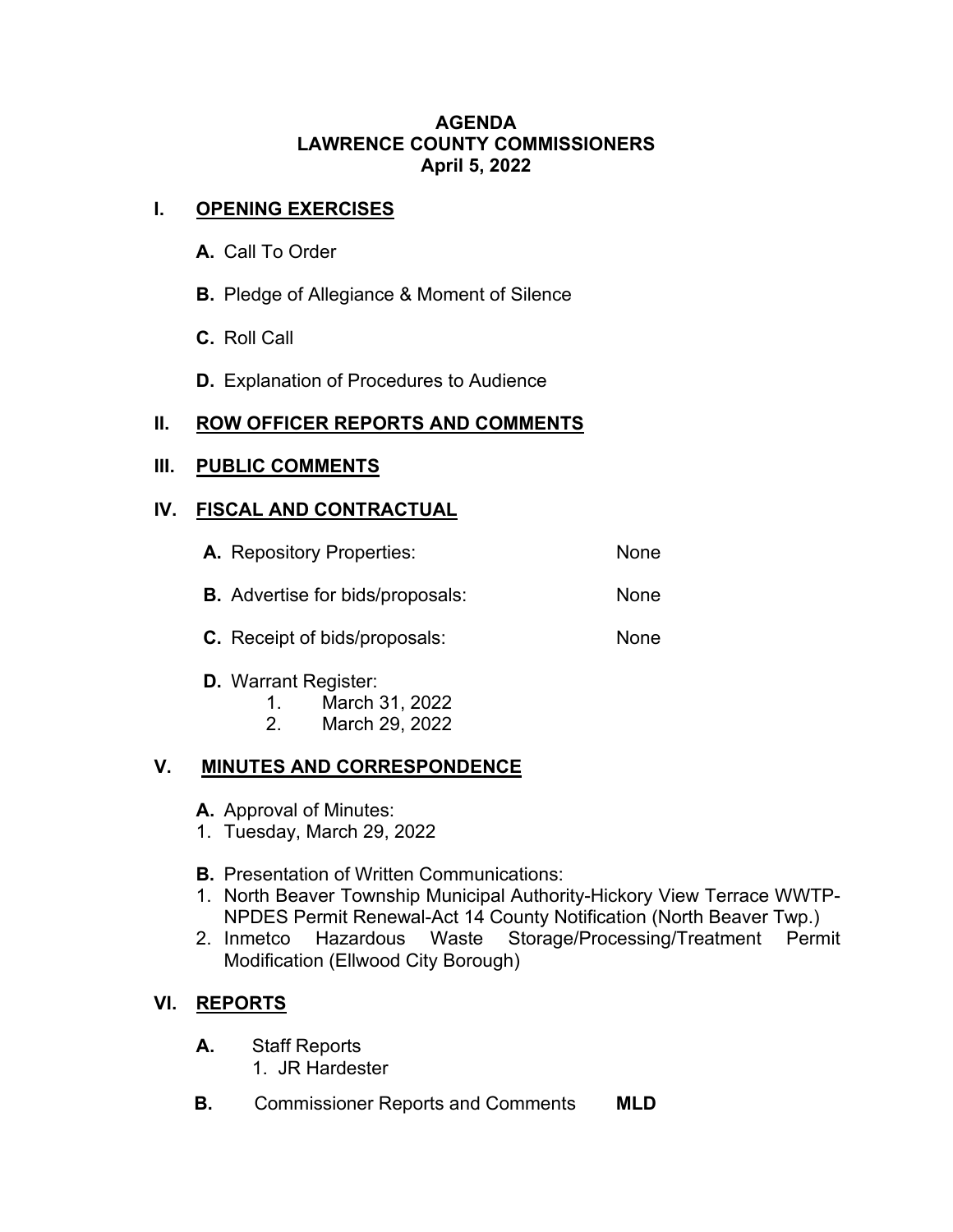#### **VII. NEW BUSINESS**

**A.** New Resolutions:

## 1. *Budget Amendment (Planning)* Resolution for discussion and possible approval to amend FY 2022 Budget.

2. *Budget Amendment (DA)* Resolution for discussion and possible approval to amend FY 2022 Budget.

# 3. *Budget Amendment (DA)*

Resolution for discussion and possible approval to amend FY 2022 Budget.

#### 4. *Assessor*

Resolution for discussion and possible approval of the settlement for parcel ID #18-053700.

# 5. *CYS*

Resolution for discussion and possible approval for Jessica Crawford for the CWEL Program.

# 6. *Public Safety*

Resolution for discussion and possible approval to enter into an agreement for the 2021 9-1-1 Statewide Interconnectivity Funding Grant.

# 7. *Transfers (Administrative)*

1. IT Department from IT Contingency to Travel & Training for \$200.00 2. Personnel from Personnel Contingency to Association Dues for \$42.00 3. DJ Russo from Land & Building Rental to Gas Utility for \$500.00

- **B.** Resolutions on the table: None
- **C.** Resolutions to be taken off the table: None
- **D.** New Resolutions: None
- **E.** Motion to amend the agenda: